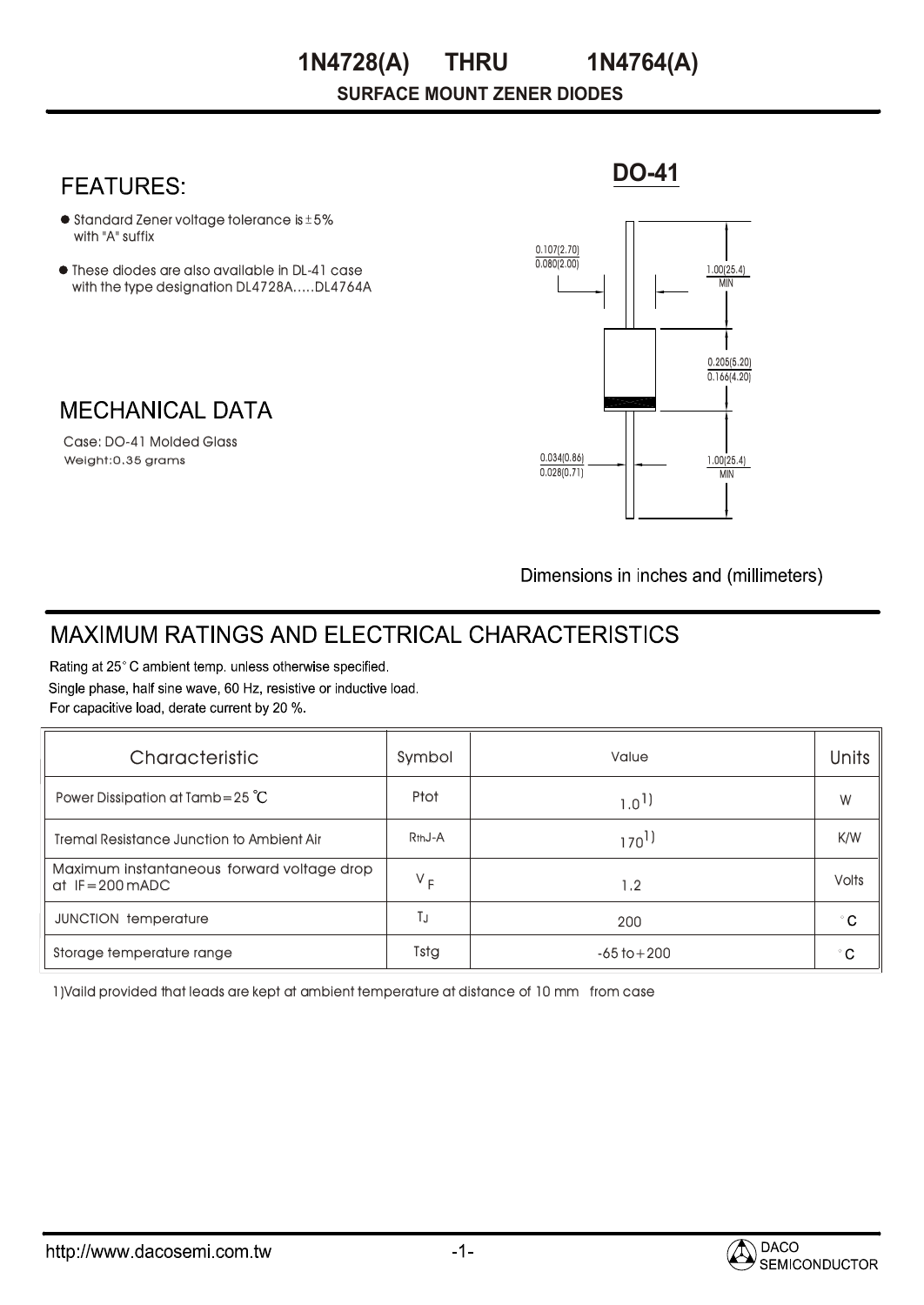# **Admissible power dissipation versus ambient temperature**



# **Breakdown characteristics**